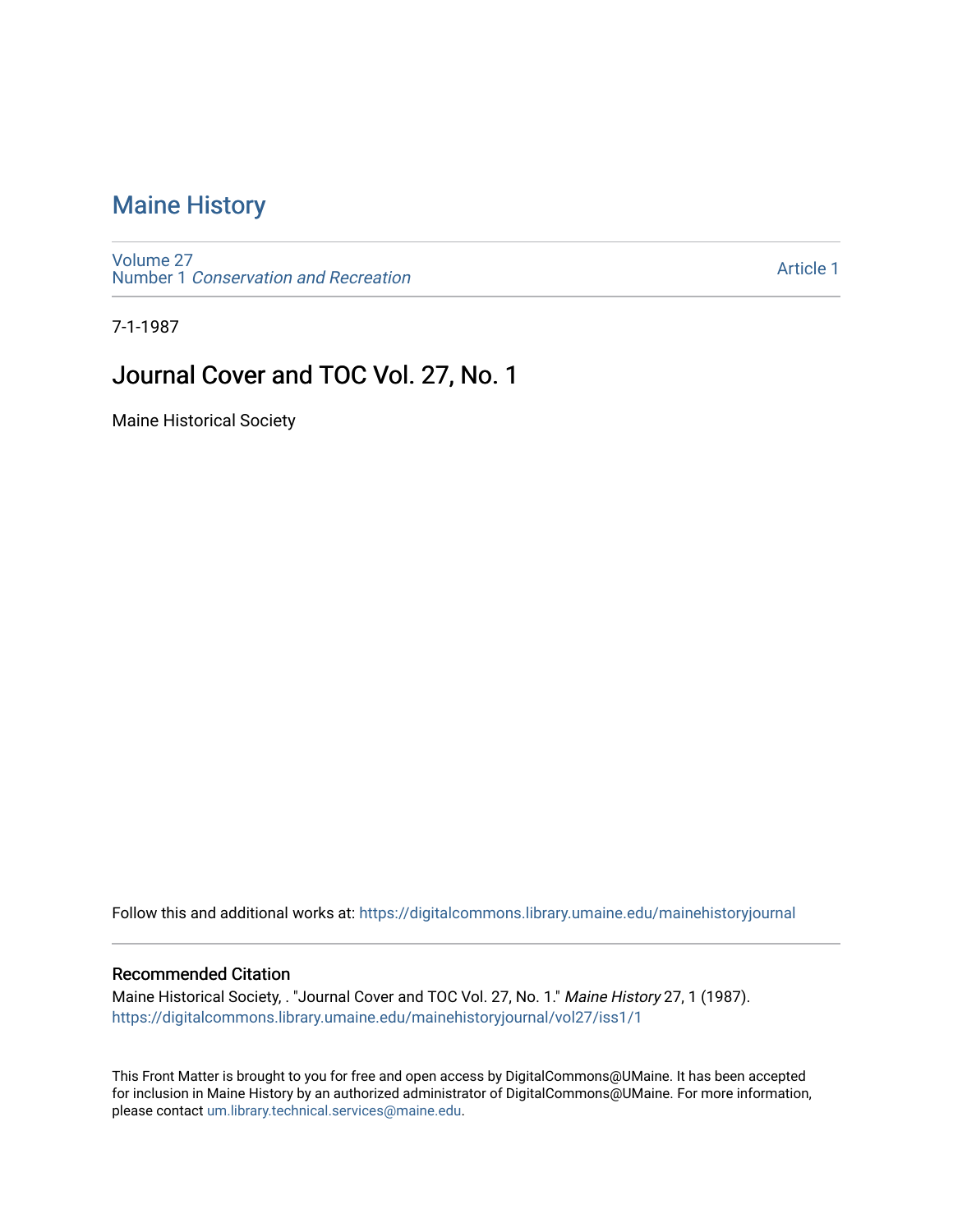# maine HISTORICAL SOCIETY QUARTERLY



**Conservation and Recreation** 

Vol. 27, No. 1 Summer, 1987

\$2.00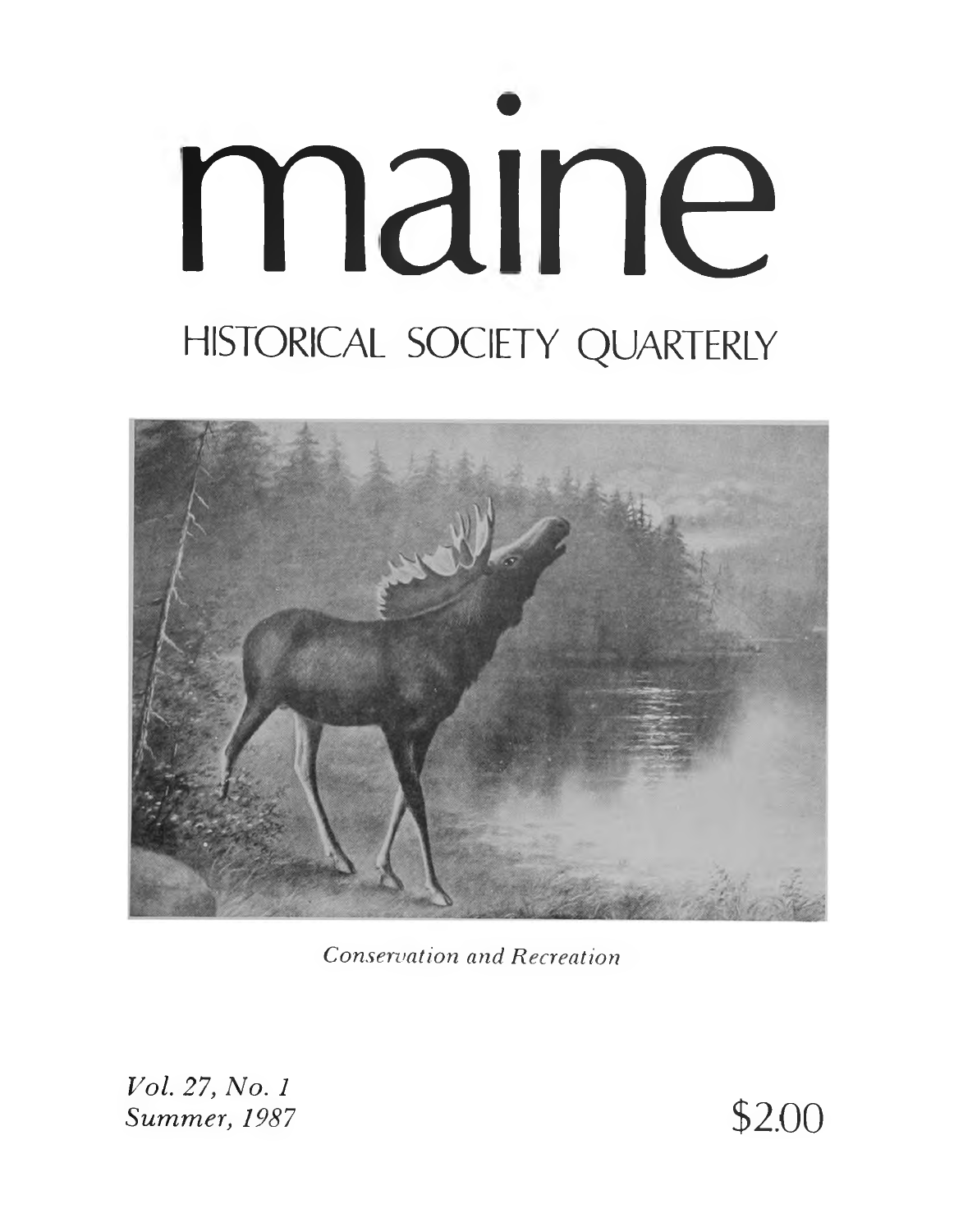## EDITORIAL BOARD

*Editor* RICHARD W. JUDD

*Chairman* Robert H. Babcock JOEL W. EASTMAN JAMES S. LEAMON ROGER HOWELL, JR. EDWARD O. SCHRIVER Alice R. Stewart

The *Maine Historical Society Quarterly* is published at 170 Stevens Hall, University of Maine at Orono, Orono, Maine 04469, and is received by 2015 members and 135 libraries.

Manuscripts relating to any aspect of Maine history are invited. Submissions should reflect original, previously unpublished research done according to acceptable scholarly standards and should not exceed six thousand words. Style and footnotes shotdd be in conformity with *A Manual of Style,* published by the University of Chicago Press.

The authors cd all manuscripts published in the *Quarterly* become eligible to receive the James Phinney Baxter Award of \$100.00. Established to promote excellence in the research and writing of Maine history, the Baxter Award is presented at the discretion of the Editorial Committee to the author of the best article appearing in the *Quarterly* during the volume-year.

The Maine Historical Society assumes no responsibility for the opinions and inteipretations expressed by its contributors.

The articles appearing in the *Quarterly* are abstracted in *Historic al Abstracts* and *America: History and Life,* published by the American Bibliographic Center.

> Copyright 1987 by Maine Historical Society ISSN 0163-1152